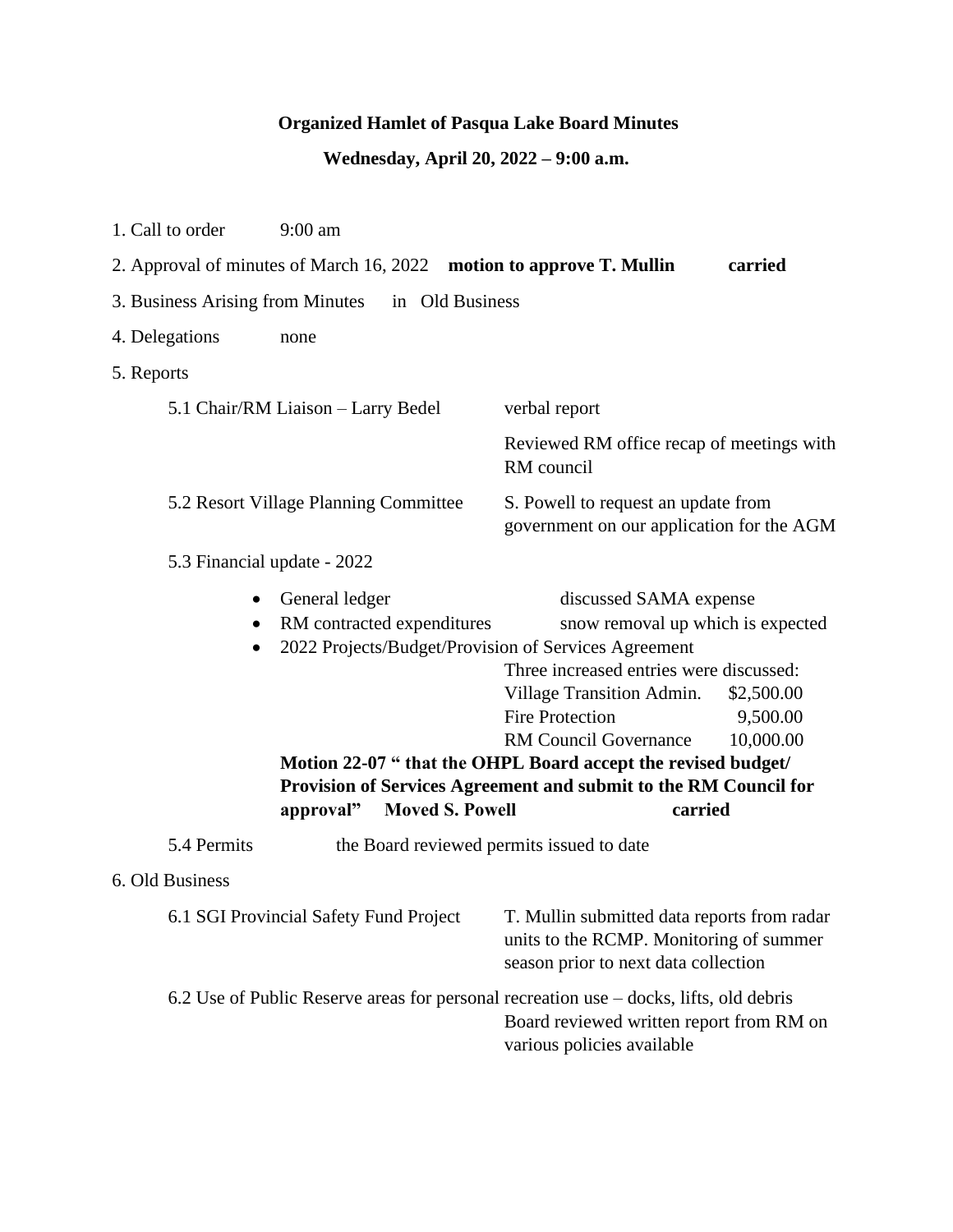## 6.3 Block 4 Plan 80R38303 Lots B & C Request

## **Motion 22-08 "request the RM council investigate the option of selling the public reserve property in question" Moved S. Powell carried**

| 6.4 LED Lighting Concerns from Ratepayer | T. Mullin suggested concerns from<br>ratepayer should be addressed<br>through SaskPower customer service                        |
|------------------------------------------|---------------------------------------------------------------------------------------------------------------------------------|
| 7. New Business                          |                                                                                                                                 |
| 7.1 Provincial Civic Address Registry    | report on address registry suggested<br>numbering system of all properties in<br>Hamlet would aid in emergency response<br>time |

7.2 ohplboard@gmail Communications

**Motion 22-09 "to ask the RM to allow one more email to the Hamlet email grouping stating that due to privacy concerns no more email communications will be forthcoming from the Board until such time as a proven method of auto-blind copy or a similar credible method is functioning effectively to prevent any future privacy breach of email addresses" Moved S. Powell carried**

7.3 OHPL AGM 2022 – June 4, 2022 discussion on procedure and required information for AGM

> **Motion 22-10 "that the OHPL Board appoint Pat Lee as Secretary for the 2022 AGM" Moved L. Bedel carried**

 **Motion 22-11 "that the OHPL Board appoint Carla Taylor as Election Chairperson for the 2022 AGM" Moved L. Bedel carried** 

Registration desk - Julie Bedel/ Marj Hutchinson

Advertising

**Motion 22-12 " that the OHPL contact Valley Services to have the Reader Board installed at Standing Buffalo store intersection for two weeks prior to the 2022 AGM" Moved L. Bedel carried**  RM to advertise on website and send out the OHPL newsletter to all ratepayers.